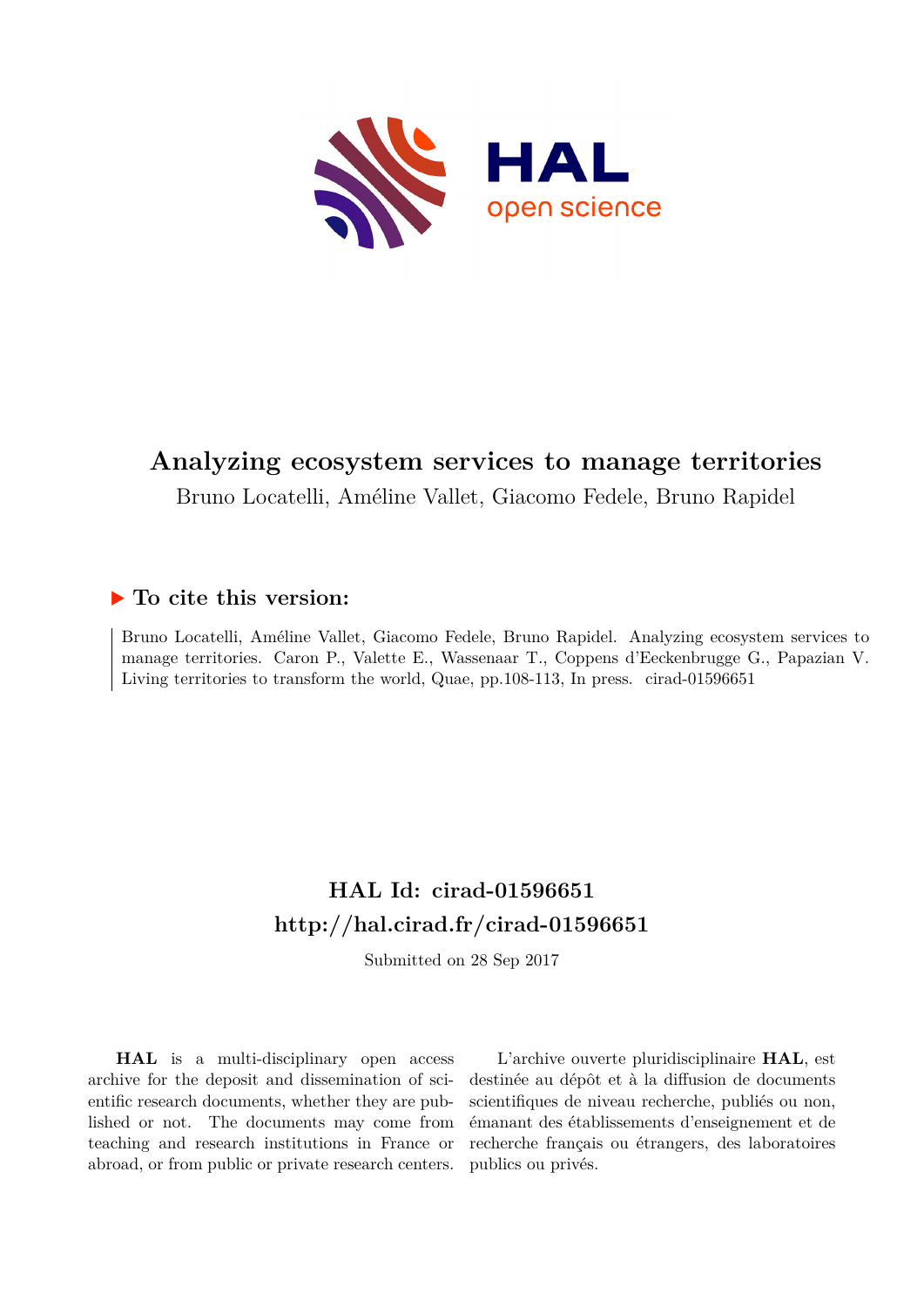### **Chapter 17**

# **Analyzing ecosystem services to manage territories**

*Bruno Locatelli, Améline Vallet, Giacomo Fedele and Bruno Rapidel* 

Citation: Locatelli B., Vallet A., Fedele G., Rapidel B., 2017. Analyzing ecosystem services to manage territories. In: Living territories to transform the world, Caron P., Valette E., Wassenaar T., Coppens d'Eeckenbrugge G., Papazian V. (eds.), Cirad-Quae, pp.106-110.

Territorial management can be based on analyses of ecosystem services (Opdam, 2016), i.e., on the analysis of the benefits human beings receive from ecosystems in the form of provisioning, regulating and cultural services (Figure 17.1). Management approaches based on ecosystem services are defined here as those that recognize the diversity of the services provided by ecological processes in a territory, as well as the diversity of values ascribed to these services by different actors. These approaches thus allow, among other objectives, the comparison of different management options or the design of policy instruments. They recognize numerous instrumental and relational values that include, for example, the consumption of goods and the existence of spiritual relationships with nature (Díaz *et al.*, 2015). It should be noted that these approaches transcend economic assessments and payment mechanisms, which often form the focus, speciously so, of analyses based on ecosystem services.



Figure 17.1. Examples of provisioning, regulating and cultural services provided by a territory to beneficiaries at different scales. Source: authors.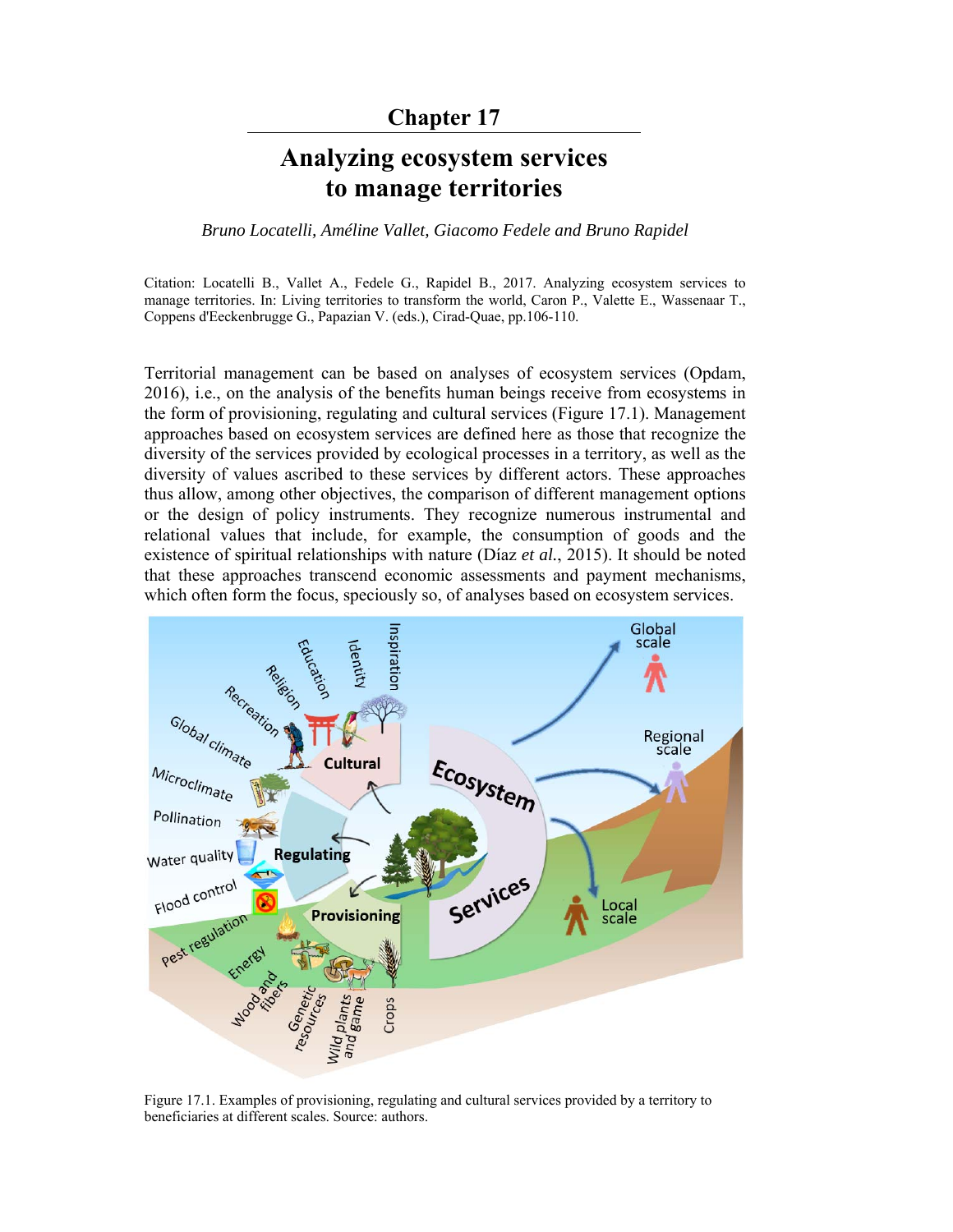#### **TERRITORIES AND ECOSYSTEM SERVICES AT DIFFERENT SCALES**

Decisions concerning a territory impact its ecosystems, but the services provided by these ecosystems can be supplied beyond the borders of this territory, referred to by geographers as 'disjunction of levels' and by economists as 'externality'. For example, hydrological services can reduce flooding in a distant downstream city, and carbon sequestration is an ecosystem service that regulates the global climate for the benefit of all of humanity (Opdam, 2016). For this reason, analyses of ecosystem services often take into account, in a spatially explicit way, the supply of services by ecosystems, societal demands and linkages between ecosystems and human beings (Locatelli *et al.*, 2014). This aspect is crucial for stakeholders who are interested in the implications of management decisions on ecosystem services (Fürst *et al.*, 2014). Their spatial analysis can even lead to the demarcation of new territories.

For these analyses to be useful for territorial management, it is necessary to understand how management practices influence the supply of ecosystem services. Since a service exists only as a link between an ecosystem and beneficiaries, its analysis requires moving from a particular management scale, such as that of the plot, where the farmer's practices reign, to the scale of the territory where these ecosystem services are provided, or to the scale – regional and/or global – where services may have an effect. This change in scale is straightforward for some services (e.g., the service of climate change mitigation provided by ecosystems at a global scale is the result of the local contributions, regardless of their location), but is more complex for others. For example, in Costa Rica, the presence of shade trees in coffee systems reduces erosion in the plot but, at the level of the watershed pertaining to this ecosystem service, erosion is dictated by threshold effects and can increase or decrease depending on processes involved at larger scales, e.g., retention or release of sediments in the basin (Villatoro-Sánchez *et al.*, 2015).

#### **WHY APPROACH THE TERRITORY THROUGH ECOSYSTEM SERVICES AND ECOSYSTEM SERVICES THROUGH THE TERRITORY?**

An important aspect of ecosystem services approaches is that they make it possible to take into consideration various contributions of ecosystems to human well-being, for example, understanding the effects of the evolution of a territory on landscape beauty, food production, carbon sequestration or water regulation (Vallet *et al.*, 2016b). By bringing these services together, analysts and managers are able to consider the trade-offs between different options for addressing challenges such as climate change (Locatelli *et al.*, 2015). Since it is not possible to optimize all ecosystem services at the same time, it becomes necessary to recognize trade-offs: if one service is improved at the expense of another, which uses and which actors stand to win or lose (Förster *et al.*, 2015)?

Since ecosystem services approaches seek to incorporate the diverse values that human beings attribute to their territory, they can prevent the management of multifunctional territories for a sole purpose, such as food production. For this reason, these approaches are linked to the multi-functionality of landscapes or agriculture (Caron *et al.*, 2008). If stakeholders have the opportunity to formulate their perceptions of and expectations from the territory in similar terms, it could help them and researchers understand the divergence of values and the search for a compromise concerning the multi-functionality of human activities (Fürst *et al.*, 2014).

In Indonesia, for example, the evolution of a territory reflects trade-offs between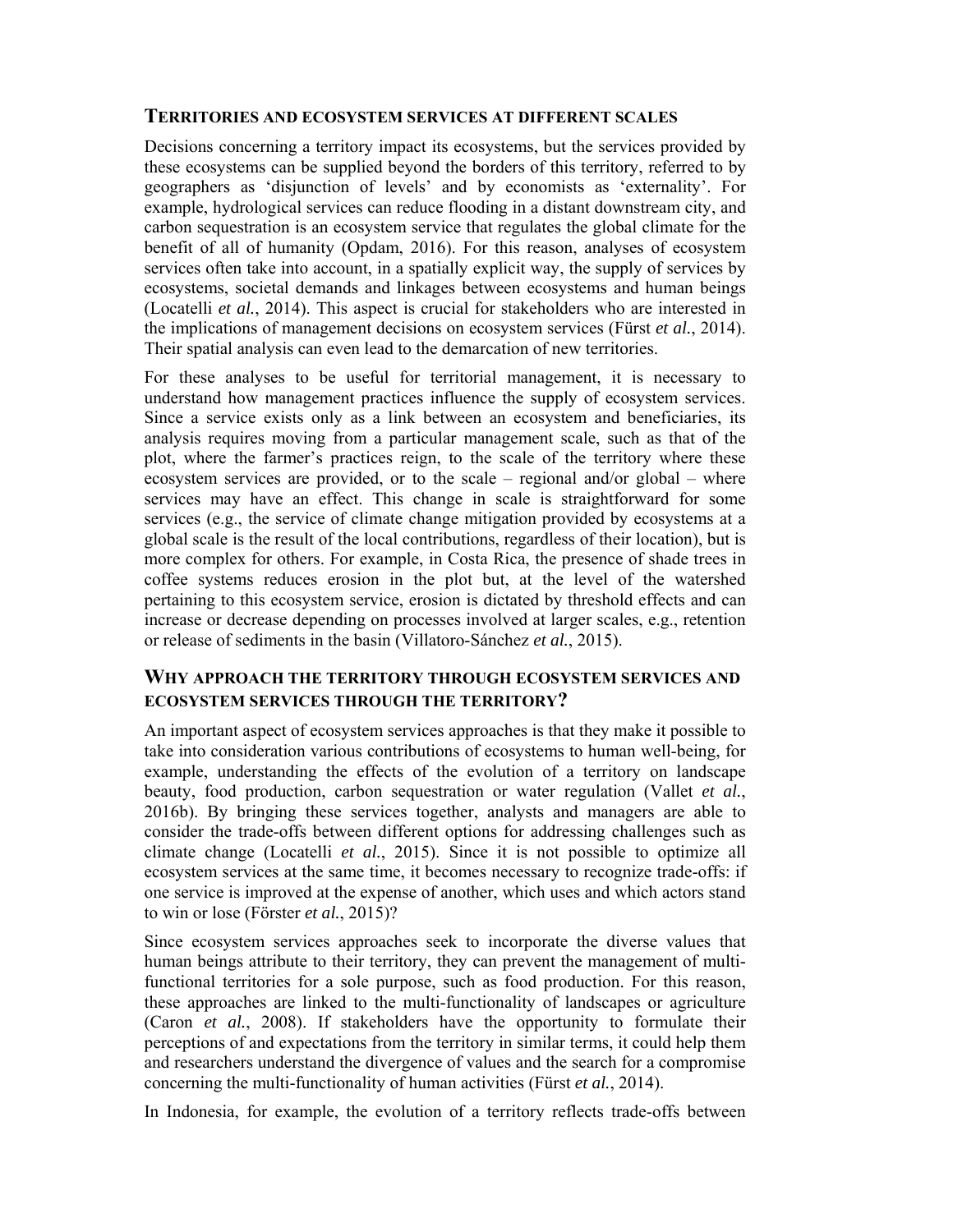sometimes conflicting demands for services. In villages in central Java, the authorities decided to replace mixed forests with pine plantations for timber. According to farmers, rice harvests have been reduced by such plantations and droughts. To mitigate economic risks, farmers planted teak in soybean fields (agroforestry) and reforested the slopes considered the least productive (assisted natural regeneration). In doing so, they have strengthened, at the same time, provisioning (wood) and regulating services (soil stability and fertility) to complement agricultural provisioning services (Fedele *et al.*, 2016).

The identification of benefits human beings receive from ecosystems and, consequently, the definition of these services remain subjective, making the concept abstract. However, the concept, with its broad definition and its consideration of multiple values through multidisciplinary analyses (beyond economic or monetary values alone), can be useful for decision-making concerning territories. Ecosystem services can help stakeholders discuss territorial management at the appropriate spatial level, think long-term as well as short-term, and assimilate multidisciplinary knowledge (Fürst *et al.*, 2014).

Ecosystem services approaches can contribute to the organization of the territory by creating networks and strengthening relationships between actors, especially between those managing ecosystems (e.g., farmers) and those benefiting from these services (e.g., downstream users of water). Discussions of their benefits have not only already led to partnerships between farmers, water managers and actors involved in the protection of cultural values and biodiversity, but has also helped consensus decision-making concerning the territory (Fürst *et al.*, 2014).

The concept of ecosystem services makes it possible to think of ecosystems not as objects threatened by the territory's economic development, but as elements to be considered in the planning of this development (Opdam, 2016). It has been shown, for example, that ecosystem services approaches make it possible to think of opportunities instead of problems (Baker *et al.*, 2013). By highlighting the multiple benefits provided by ecosystems, the concept makes it possible to involve actors in the management of the ecosystems on which they depend without often recognizing it, for example hydroelectric companies with upstream forests (Locatelli *et al.*, 2011).

#### **CHALLENGES OF ECOSYSTEM SERVICES APPROACHES FOR TERRITORIES**

Despite their potential, these approaches have not yet been widely used in territorial management (Cowell and Lennon, 2014). Some of the reasons can be found in the diversity of scales at which ecosystem services are supplied, and the divergences between these scales and those of territorial management, and the divergences between actors. Driven by strategy or by the desire for power, actors responsible for the management of territories can decide to ignore certain services or promote others, even if the scientific analyses or the beneficiaries' perceptions suggest other priorities.

A participatory approach to ecosystem services can co-opt different visions of all the actors within a territory, but its success depends on governance systems, the sociocultural context, and interactions between actors. Deliberations on ecosystem services and their management highlight different values, which depend on the interactions of actors with their services and their vision of the world (Fürst *et al.*, 2014). It is thus important to establish participatory activities in which all actors contribute with their own mental models of nature, for example, by using, if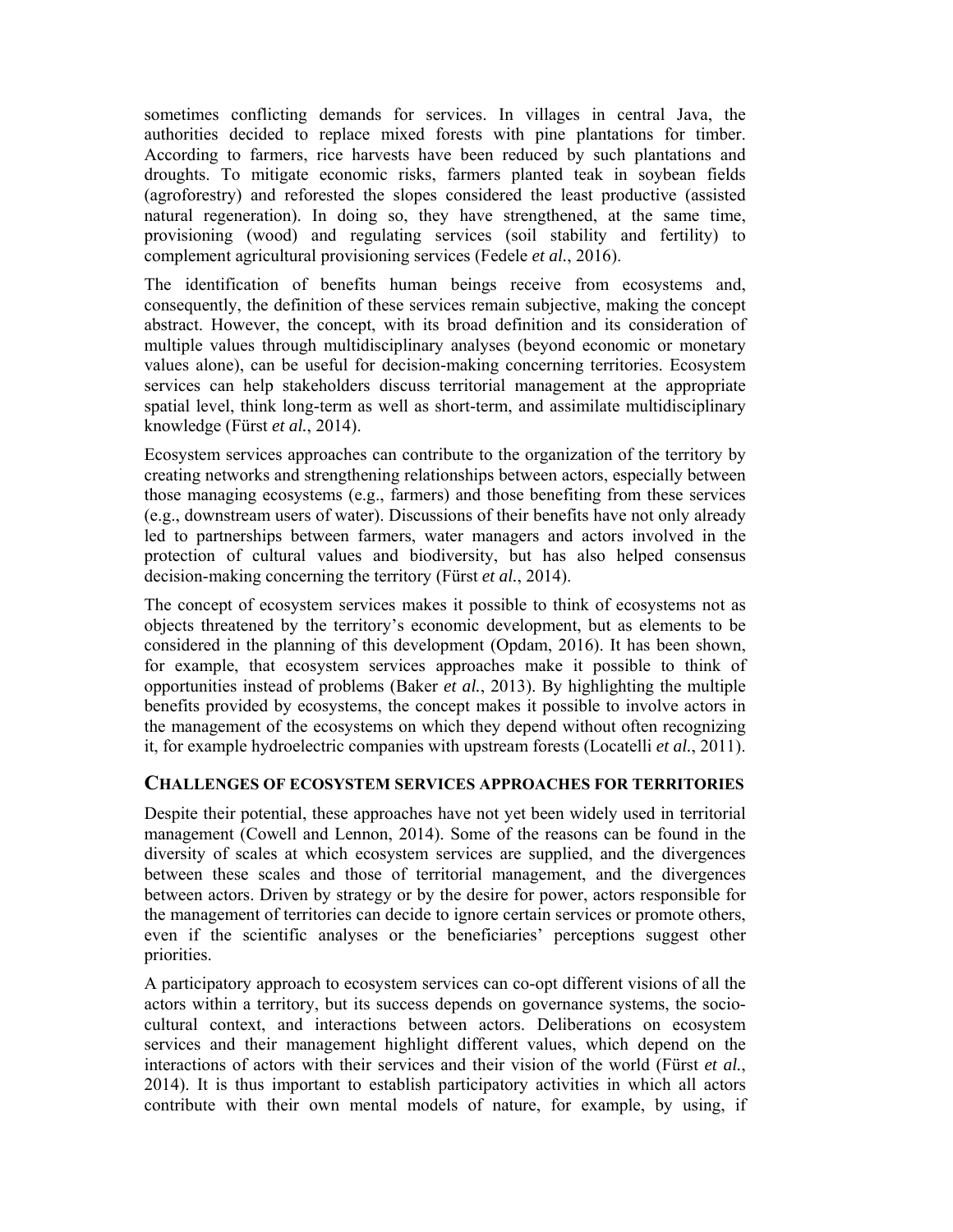necessary, other terms for service if this latter could possibly be misinterpreted (Baker *et al.*, 2013).

Different perceptions of ecosystem services often reflect power relationships between actors. Recognizing the trade-offs between services leads one to question the power relationships between those who exert the most influence on the evolution of the territory and those who suffer from changes in the production of these services (Berbés-Blázquez *et al.*, 2016), e.g., between urban and rural populations in the case of watershed management. These questions of power come to the fore during decision-making concerning the territory.

For example, in a Peruvian Andes watershed, an analysis was undertaken of an actors' network linked to provisioning (food and medicinal plants), regulating (water, soil, climate) and cultural services (beauty of the landscape). The study highlighted that beneficiaries of ecosystem services and ecosystem managers have few opportunities to interact with each other. The beneficiaries of the services have little involvement in the management of these services (legislation, monitoring, etc.), and are also less in contact with other actors apart from the managers, placing them in a peripheral position in the actors' network. The power asymmetries observed call into question the capacities of public management institutions to legitimately represent actors linked to ecosystem services (Vallet *et al.*, 2016a).

#### **CONCLUSION**

Approaching the territories through ecosystem services makes it possible to identify and analyze the multiple interactions between ecosystems and societies or between actors linked to these services at various scales. The current challenges concern the application of this analysis to decision-making concerning the territories. Various methods are needed to arrive in a participatory manner at a shared understanding of ecosystem services and to foster collective territorial management. These methods should make it possible to adapt the concept to different socio-cultural contexts, encourage their appropriation by the actors concerned, and encompass the multiple values, different knowledge and divergent visions of the world.

#### **REFERENCES**

Baker J., Sheate W.R., Phillips P., Eales R., 2013. Ecosystem Services in Environmental Assessment — Help or Hindrance? *Environmental Impact Assessment Review*, 40, 3-13.

Berbés-Blázquez M., González J.A., Pascual U., 2016. Towards an Ecosystem Services Approach that Addresses Social Power Relations. *Current Opinion in Environmental Sustainability*, 19, 134-143.

Caron P., Reig E., Roep D., Hediger W., Cotty T.L., Barthélemy D., Hadyńska A., Hadyński J., Oostindie H.A., Sabourin E., 2008. Multifunctionality: Refocusing a Spreading, Loose and Fashionable Concept for Looking at Sustainability? *International Journal of Agricultural Resources, Governance and Ecology*, 7 (4-5), 301-318.

Cowell R., Lennon M., 2014. The Utilisation of Environmental Knowledge in Land-Use Planning: Drawing Lessons for an Ecosystem Services Approach. *Environment and Planning C: Government and Policy*, 32 (2), 263-282.

Díaz S., Demissew S., Carabias J., Joly C., Lonsdale M., Ash N., Larigauderie A.,